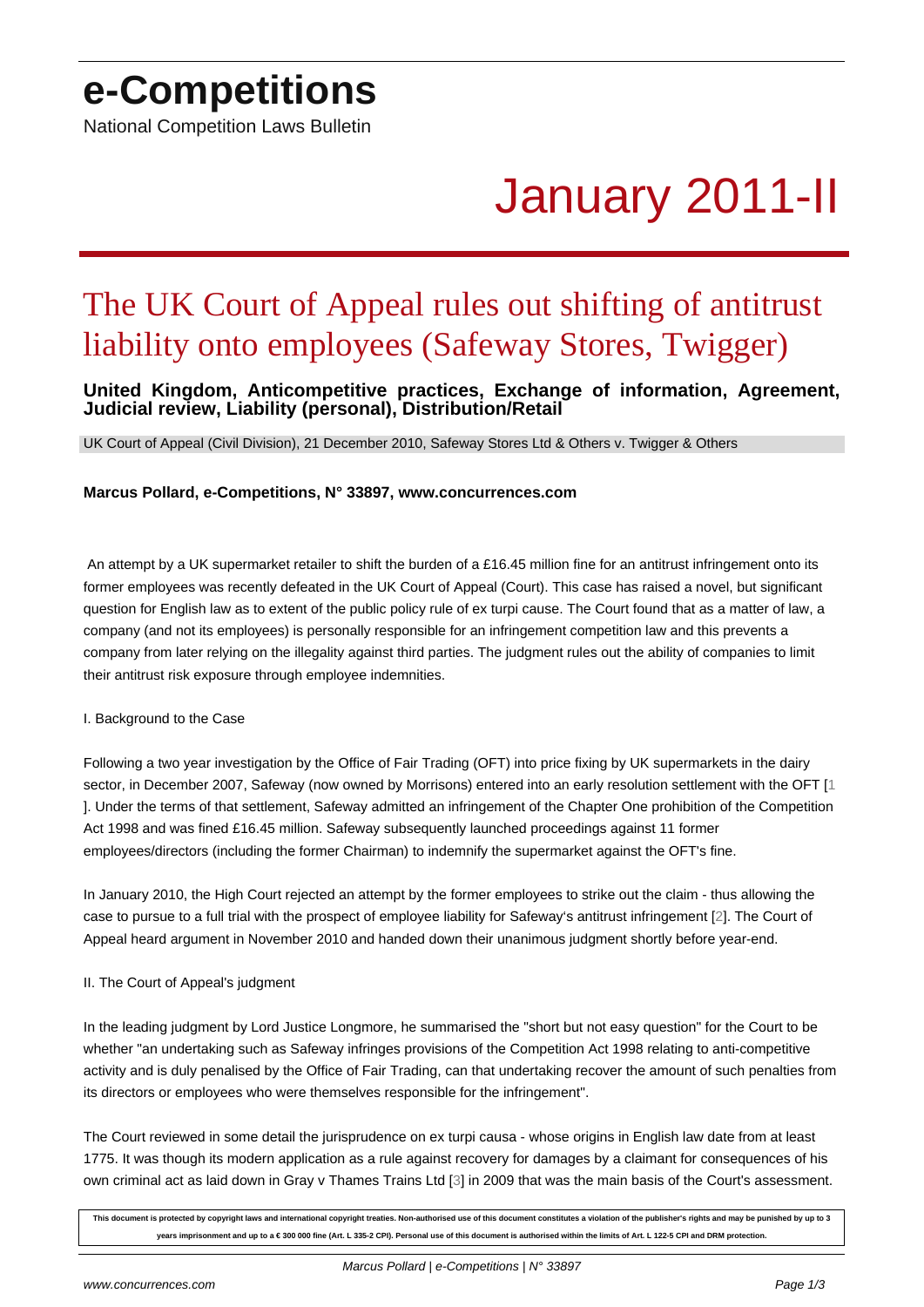Flaux J in his High Court judgment had already considered that behaviour contrary to the Competition Act 1998 was sufficiently illegal or unlawful so as to trigger the rules of ex turpi causa. His assessment was unchallenged before the Court.

Safeway argued that as a corporate entity, it can only act through its human agents i.e. its employees and directors. Therefore, Safeway itself was not "personally" liable (particularly as the board of directors never sanctioned such conduct) and ex turpi causa should not apply. The Court though considered Safeway misunderstood the notion of "personally" liable for the purposes of the Competition Act 1998. Only undertakings can be at fault and therefore liability rests with the undertaking. As succinctly put by Longmore LJ "the undertaking cannot say that it was not personally at fault in order to defeat the application of the maxim".

In January 2011, Safeway (Morrisons) announced that it would seek leave to appeal to the Supreme Court.

#### III. Significance

Unlike the position at the EU level and across many Member States, personal liability for antitrust infringement in the UK is not an unknown concept. The current legislative framework already allows for two significant ways in which individuals responsible for antitrust infringements can be held personally liable.

The "cartel offence" under Section 188 of the Enterprise Act 2002 makes it a criminal offence for individuals to engage dishonestly in cartels. If found guilty by a court, such individuals can be imprisoned for up to five years and face an unlimited fine. Additionally, company directors of companies who breach competition law may be subject to competition disqualification orders, which will prevent them from being involved in the management of a company for up to 15 years. However, both of these forms of personal liability are still in their infancy and not without teething problems. To date there has only been one successful criminal prosecution (Marine Hoses) and in 2010, we witnessed the spectacular collapse of the British Airways executives trial (R-v- George, Crawley, Burns and Burnett). Other criminal investigations are ongoing relating to commercial vehicle manufacturers and in the automotive and agricultural sectors. Likewise the OFT's use of its powers regarding disqualification orders has been limited. It remains to be seen whether following a consultation process in 2009/2010, the OFT will make increased use of this potentially important enforcement tool.

Therefore, this case should be viewed against that context of an enhanced push by the OFT towards personal liability. However, this does not mean that the principles of the common law should be overridden to allow undertakings to shift liability to employees. The Competition Act framework was designed to hold companies to account - and piercing the corporate veil in the manner Safeway sought appears to be a step too far for English law at present. Companies thus should not hope that if they are found to have acted illegally they will be able to shift the burden of a fine onto employees. The Court of Appeal's judgment therefore reinforces the message to companies that the only effective way to mitigate antitrust liability is to have an effective compliance programme with ongoing vigilance by the company of its employees' activities. Early detection and potential leniency/immunity applications thus remain the key ways to limit antitrust liability.

NB Regarding this case, see also Matthieu Cyrus, A UK Court of Appeal strikes out a firm's claim to recover the amount of a fine imposed by the OFT for breach of the Competition Act 1998 from former directors and employees as a matter of public policy (Safeway Stores, Twigger and others), 21 December 2010, e-Competitions, n° 33576.

 [1] See Andreas Stephan, The U[K OFT employs a form of direct settlement and agrees over € 155 M penalties in dairies](http://www.concurrences.com/abstract_bulletin_web.php3?id_article=33576) [cartel case \(Asda, Dairy Crest, Safeway, Sainsbury's a.o.\), 7 December 2007, e-Competitions, n° 15533.](http://www.concurrences.com/abstract_bulletin_web.php3?id_article=33576)

#### [[2\]](#nh1) The [High Court judgment is the subject of a number of separate comments. See Simon Barnes, The English High](http://www.concurrences.com/abstract_bulletin_web.php3?id_article=15533)

**[This document is protected by copyright laws and international copyright treaties. Non-authorised use of this document constitutes a violation of the publisher's rights and](http://www.concurrences.com/abstract_bulletin_web.php3?id_article=15533) may be punished by up to 3 years imprisonment and up to a € 300 000 fine (Art. L 335-2 CPI). Personal use of this document is authorised within the limits of Art. L 122-5 CPI and DRM protection.**